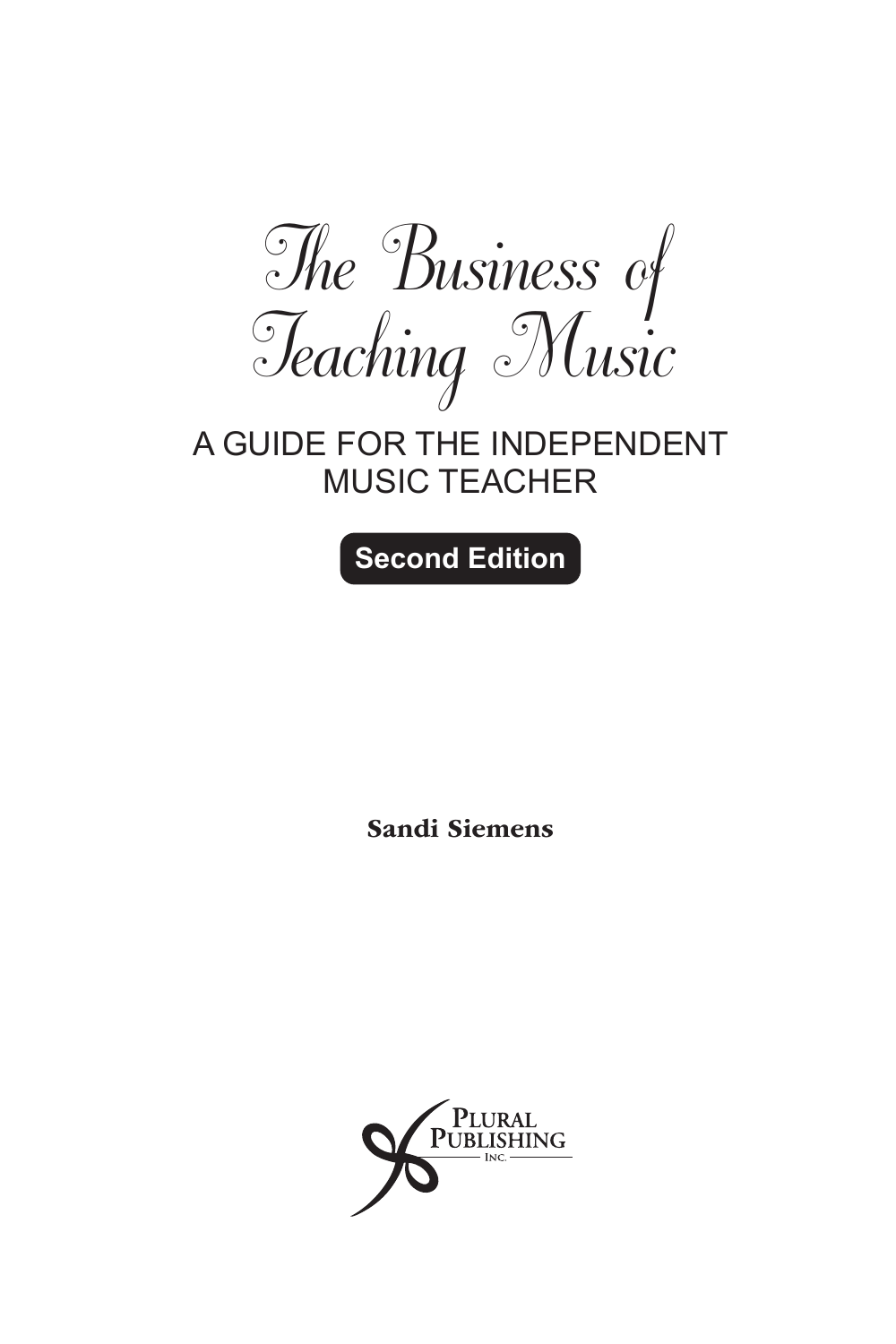

5521 Ruffin Road San Diego, CA 92123

Email: information@pluralpublishing.com Website: https://www.pluralpublishing.com

Copyright © 2023 by Plural Publishing, Inc.

Typeset in 11/13 Garamond by Flanagan's Publishing Services, Inc. Printed in the United States of America by Integrated Books International

All rights, including that of translation, reserved. No part of this publication may be reproduced, stored in a retrieval system, or transmitted in any form or by any means, electronic, mechanical, recording, or otherwise, including photocopying, recording, taping, web distribution, or information storage and retrieval systems without the prior written consent of the publisher.

For permission to use material from this text, contact us by Telephone: (866) 758-7251 Fax: (888) 758-7255 Email: permissions@pluralpublishing.com

*Every attempt has been made to contact the copyright holders for material originally printed in another source. If any have been inadvertently overlooked, the publisher will gladly make the necessary arrangements at the first opportunity.*

Library of Congress Cataloging-in-Publication Data:

Names: Siemens, Sandi, author.

- Title: The business of teaching music : a guide for the independent music teacher / Sandi Siemens.
- Description: Second edition. | San Diego, CA : Plural Publishing, 2022.

Identifiers: LCCN 2022005912 (print) | LCCN 2022005913 (ebook) | ISBN 9781635504002 (paperback) | ISBN 9781635503999 (ebook)

- Subjects: LCSH: Music teachers--Vocational guidance. | Music--Instruction and study--Vocational guidance.
- Classification: LCC ML3795 .S44 2022 (print) | LCC ML3795 (ebook) | DDC 780.23--dc23

LC record available at https://lccn.loc.gov/2022005912

LC ebook record available at https://lccn.loc.gov/2022005913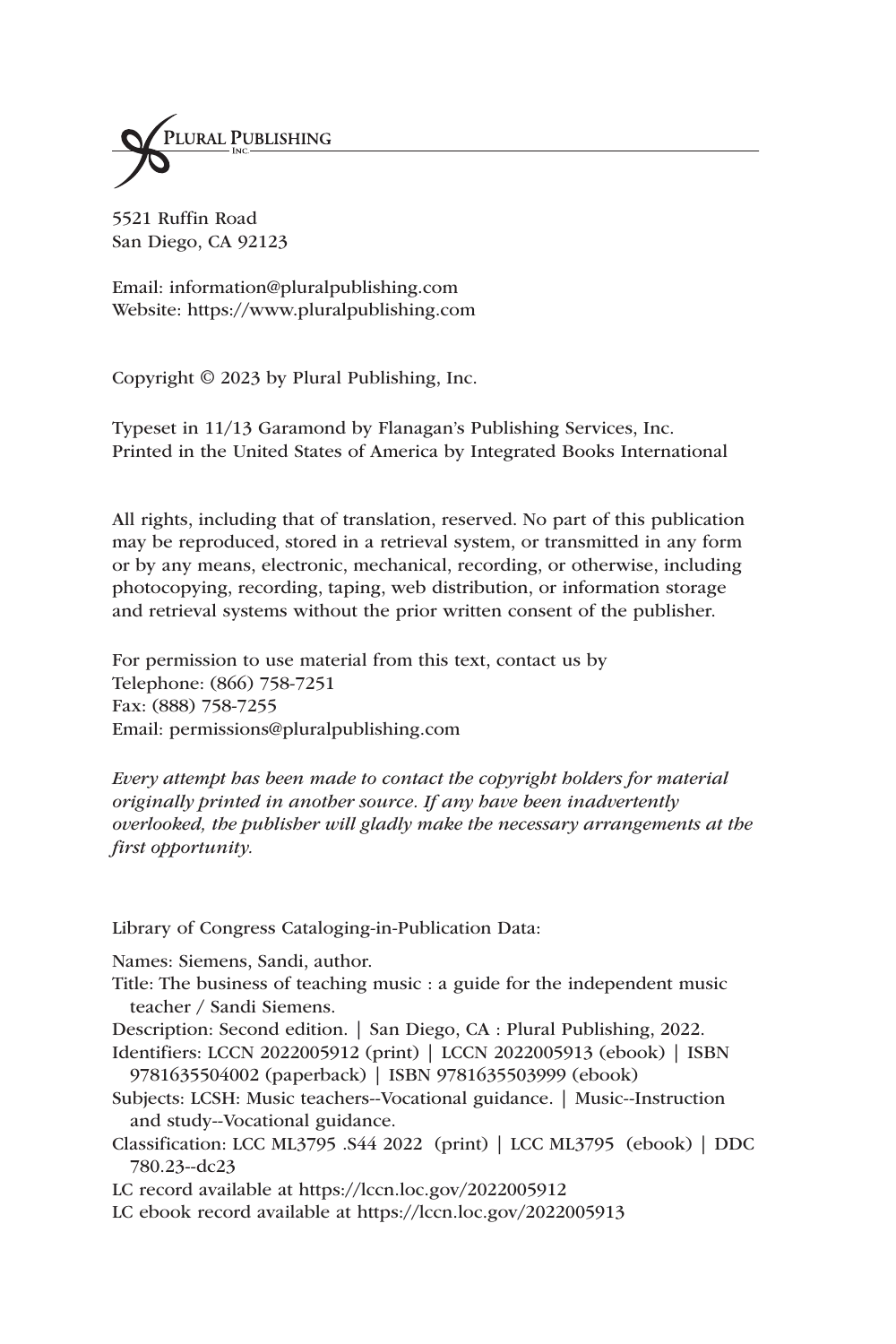## **CONTENTS**

| Foreword                                    |                                                    | iх             |  |
|---------------------------------------------|----------------------------------------------------|----------------|--|
| Preface                                     |                                                    | хi             |  |
|                                             | <b>Introduction</b>                                | xiii           |  |
|                                             | Acknowledgments                                    |                |  |
| <b>About the Author</b><br><b>Reviewers</b> |                                                    | xxi            |  |
|                                             |                                                    | xxiii          |  |
|                                             | The Novice Music Teacher                           | 1              |  |
|                                             | Welcome to the World of the Private Music Teacher  | 3              |  |
|                                             | Initial Concerns of Those New to the Private Music |                |  |
|                                             | <b>Teaching Business</b>                           | $\overline{4}$ |  |
|                                             |                                                    |                |  |
|                                             | $\mathscr Q$ Teaching Music as a Business          | 19             |  |
|                                             | The Code of Ethics and Its Importance              | 19             |  |
|                                             | Building a Strong Student Base                     | 21             |  |
|                                             | Initial Call of Inquiry                            | 28             |  |
|                                             | Setting the Stage                                  | 30             |  |
|                                             | The Music Teacher                                  | 30             |  |
|                                             | The Private Studio                                 | 30             |  |
|                                             | The Teacher's Home                                 | 31             |  |
|                                             | Interview/Audition/Mini-Lesson                     | 32             |  |
|                                             | The First Meeting                                  | 33             |  |
|                                             | The Student Interview                              | 33             |  |
|                                             | The Audition/Mini-Lesson                           | 34             |  |
|                                             | The Initial Student and Parent Interview           | 34             |  |
|                                             | Setting the Stage With Talkative People            | 35             |  |
|                                             |                                                    |                |  |
|                                             | <b>Achieving Financial Stability</b>               | 37             |  |
|                                             | The Music Studio Agreement                         | 37             |  |
|                                             | Comments on the Studio Agreement                   | 38             |  |
|                                             | Fees                                               | 44             |  |
|                                             | Fundamental Principle for Fees                     | 44             |  |
|                                             | <b>Lesson Fee</b>                                  | 45             |  |
|                                             | <b>Increasing Fees</b>                             | 45             |  |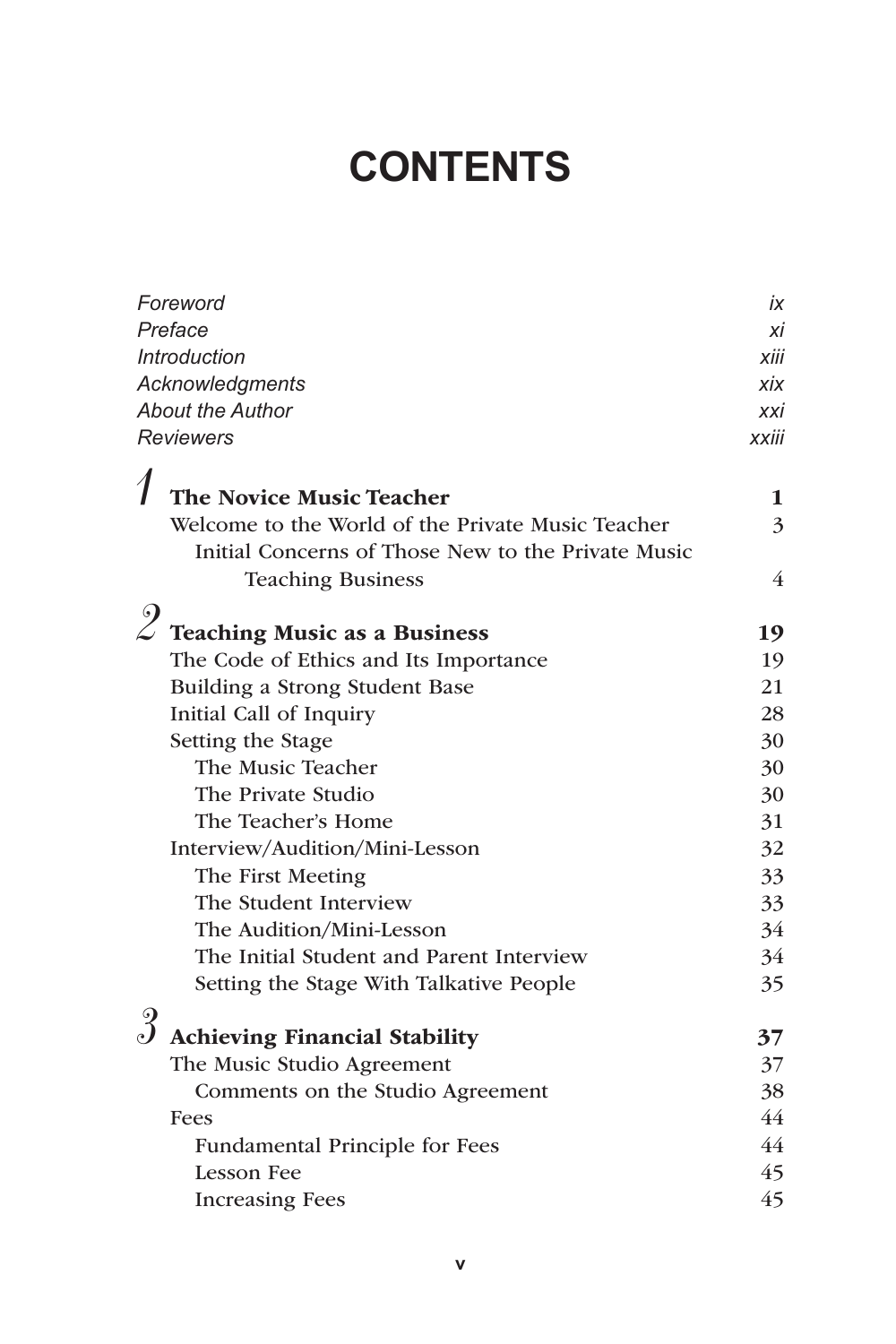|   | The Collaborative Artist/Pianist                          | 46  |
|---|-----------------------------------------------------------|-----|
|   | Payment of Fees                                           | 47  |
|   | Record Keeping                                            | 48  |
|   | <b>Filing Taxes</b>                                       | 56  |
| 4 | <b>Studio Communication</b>                               | 63  |
|   | <b>General Notices and Issues</b>                         | 63  |
|   | <b>Studio Performances</b>                                | 64  |
|   | <b>Student Performances</b>                               | 64  |
|   | <b>Cultural Events</b>                                    | 64  |
|   | <b>Studio Parking</b>                                     | 65  |
|   | Cancellation of Lessons by the Music Teacher              | 65  |
|   | Social Events                                             | 65  |
|   | Competitions                                              | 66  |
|   | Helpful Hints for a Successful Performance                | 70  |
|   | <b>Student Assessment</b>                                 | 78  |
|   | <b>Year-End Newsletter</b>                                | 78  |
|   | <b>Email or Texting</b>                                   | 84  |
|   | Making an Impression at Auditions                         | 87  |
|   | <b>Helpful Hints for Auditions</b>                        | 87  |
|   | Rule of Thumb for Auditions                               | 87  |
|   | Universities/Colleges                                     | 88  |
|   | Professional Groups (Choirs, Orchestras, Opera<br>Chorus) | 88  |
|   | Amateur                                                   | 89  |
|   | <b>Musical Theater</b>                                    | 89  |
|   | <b>Showcasing Our Students</b>                            | 95  |
|   | The Recital/Master Class/Concert/Show                     | 96  |
|   | Preparing the Timid Student for a Recital Performance     | 96  |
|   | The Recital                                               | 99  |
|   | The Master Class                                          | 104 |
|   | <b>Studio Concert/Show</b>                                | 113 |
|   | Reception                                                 | 121 |
|   | Profit or Loss                                            | 122 |
|   | Programs                                                  | 122 |
|   | <b>Obtaining Donations</b>                                | 123 |
|   | Choosing the Right Companies                              | 123 |
|   | <b>Keys to Success</b>                                    | 124 |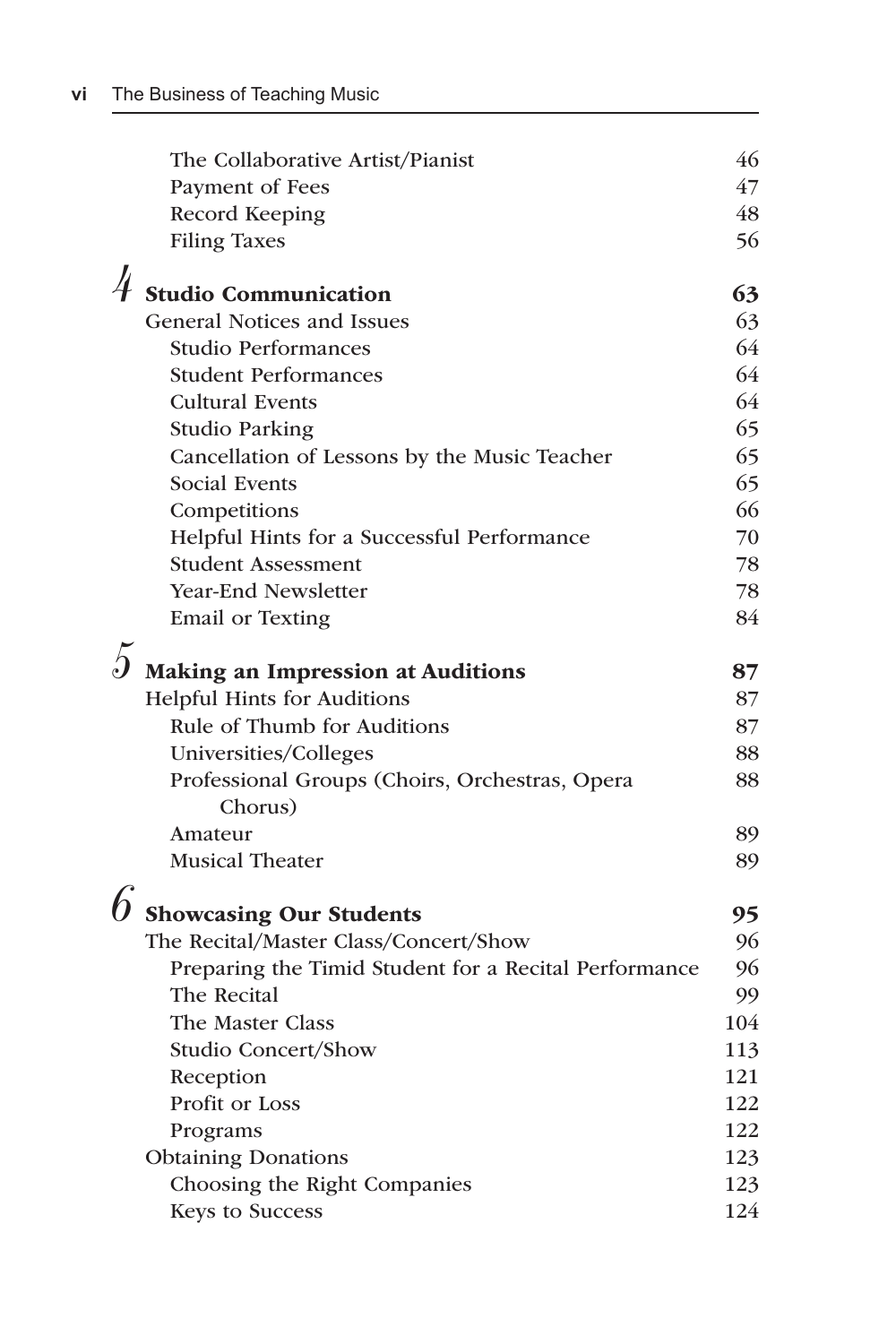| <b>The Internet</b>                                 | 129 |
|-----------------------------------------------------|-----|
| The Music Teacher's Website                         | 129 |
| Ideas and Tips                                      | 129 |
| <b>Online Music Lessons</b>                         | 130 |
| Preparation                                         | 131 |
| The Lessons                                         | 135 |
| Post-Lesson                                         | 138 |
| What Levels/Ages Work Best for Online Music Lessons | 139 |
| <b>Final Thoughts</b>                               | 141 |
| Index                                               |     |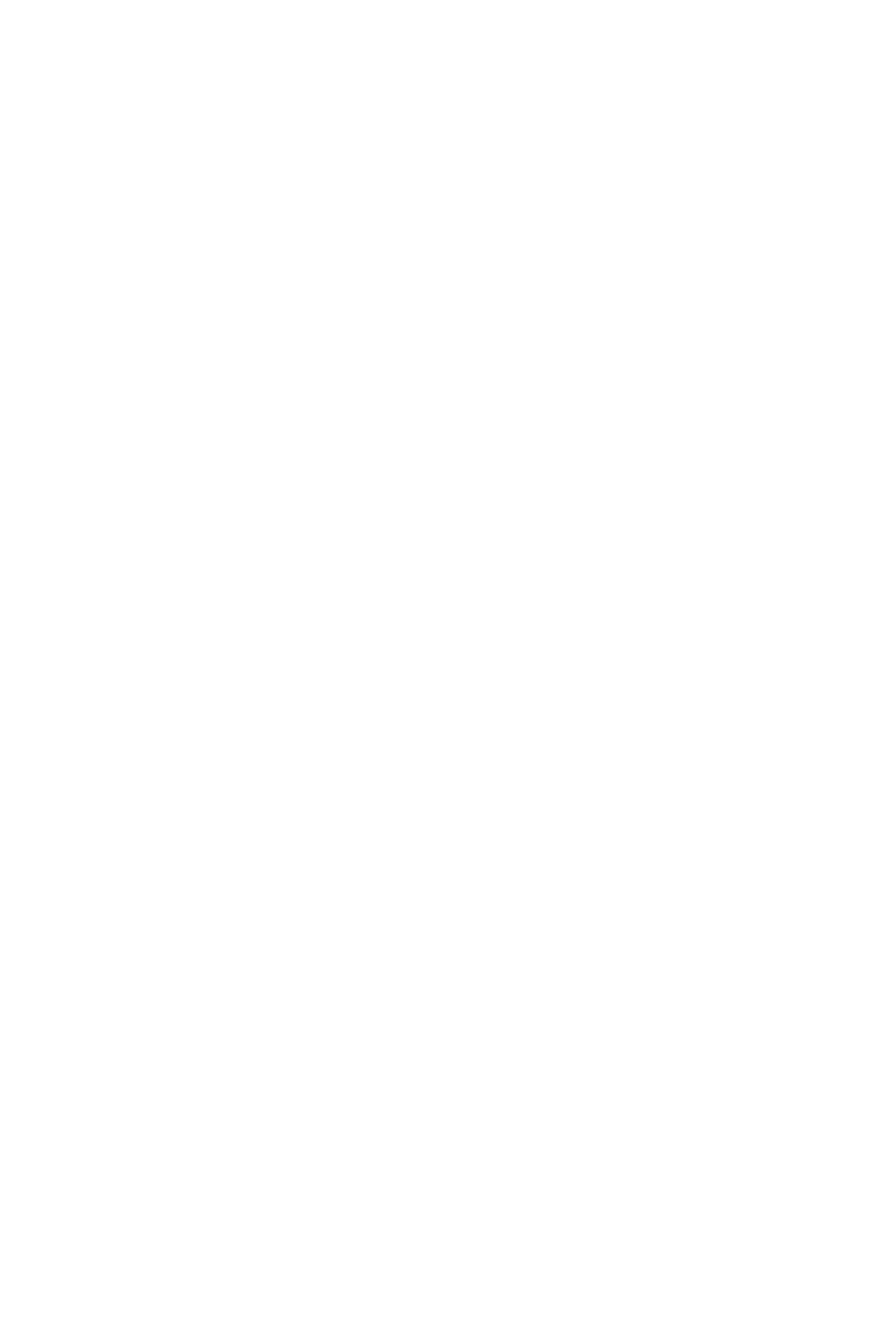## **FOREWORD**

*I*n a world of Microsofts and Amazons, I find it reassuring to remember that small businesses are the real backbone of the modern economy. Likewise, in a world of great symphony orchestras and The Weeknd, the real backbone of the performing arts is the private, independent teaching studio. One could even argue that the orchestras and the marquee performers might not exist without the skill and dedication of piano, guitar, voice, and other teachers sharing the gift of music with young learners in home studios and storefront music schools everywhere.

Sandi Siemens has built a decades-long successful teaching career from a home studio in the suburbs, and the long and short of what works and what does not work as a private music teacher is compiled in this book. The novice music teacher can choose the time-honored method of building a successful business by learning from their mistakes, or they can save themselves time, money, and frustration by buying this book and taking a shortcut to business and studio practices that bring the best kind of job satisfaction: the confidence that yours is a reliable and predictable source of income in the vocation you love.

Sandi's book will answer your questions. Sandi's book will answer questions you have no idea need an answer because she had to answer those question for herself 40 years ago. Put this book on the shelf near your piano; you will want to keep it handy. As Sandi's friend and colleague for 35 years, I'm grateful that she has taken the time and effort to put all that accumulated wisdom here, where I or any music teacher can get at it.

So . . . Get at it!

—Geordie Roberts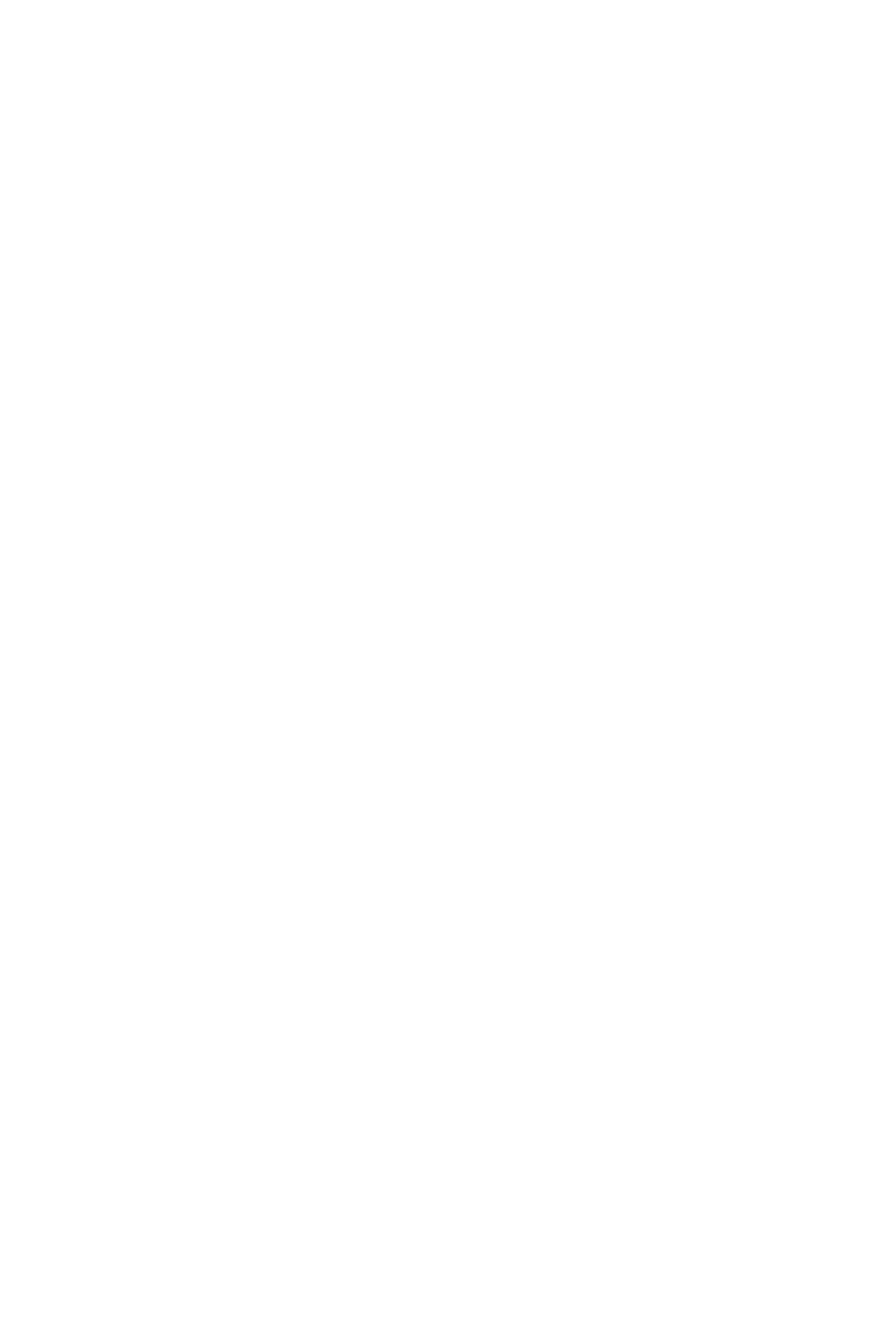## **PREFACE**

The purpose in writing the revised, updated, and expanded version of *The Business of Teaching Music* was to provide independent music teachers of all instruments new and improved ways in which to operate their music teaching businesses more efficiently, resulting in greater success.

Topics such as making an impression at auditions, working with professional musicians, the importance of the code of ethics, the issue of copyright, and teaching online music lessons are just a few of the new additions to the book.

For the novice music teacher to be successful, I needed to provide them with the information necessary to set up and run a successful music teaching business and do it without the usual stress that comes with the job. To ensure their success, I devote a chapter to the novice music teacher.

My goal for the experienced music teacher is to provide them with a plan, tools, and guidance to eliminate the frustrations, discouragements, and upset of not having a stable income. By following the strategies found within the covers of this book, teachers will experience success.

Sharing our passion for music with others brings incredible joy. But, sadly, the problems that plague today's music teachers can take their toll and result in wonderful musicians losing their passion for their craft, taking them from teaching music to jobs unrelated to it. My desire is that *The Business of Teaching Music* will reignite the passion in those for whom it has dimmed and present all music teachers with a studio they only dreamed of having.

Life is to be enjoyed, and this book will give the independent music teacher that and much more as it relates to their music teaching business.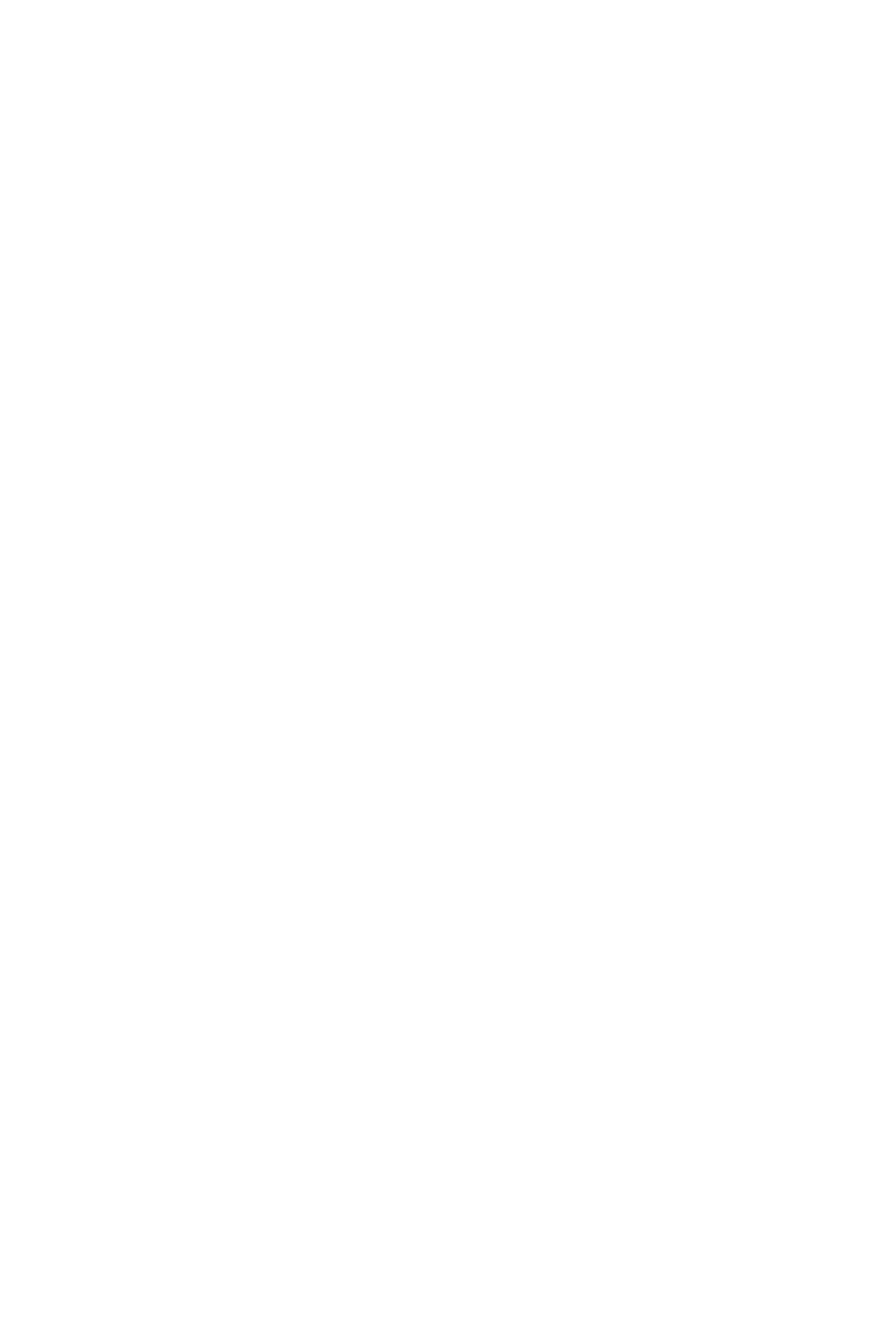## **INTRODUCTION**

*"Studio Makeover—Proven Strategies—Resounding Results"*  $\mathcal{A}_s$  musicians, we turn to teaching music because of the passion we have for our craft and the pleasure that comes from working with people. Questions that first come to mind are (a) Can I be sure that my private music teaching business will be successful? and (b) Can I do it in a relaxed, confident, and professional manner? To discover the secrets to running a music studio you only dreamed of, read on and you will find the answers to these questions and much more.

After reading *The Business of Teaching Music*, those of you who are just starting will no longer fear stepping into the incredible world of the independent music teacher. No longer will the independent music teacher need to struggle with the frustrations that come from missed lessons, late cancellations, or the upset that occurs when a parent or student attempts to control the teacher's music teaching business. No longer will you question the *what*s and *how*s when wanting to showcase your students, be it in a recital, master class, or show/concert setting. No longer will you feel unsure when dealing with the professional musician. No longer will you fear tax time. And last, but not least, no longer will you fear the possibility of an unstable income.

My book is based on 50 years of teaching music in a private studio setting. The information found within the chapters of this book will provide you not only with information and advice, but also a step-by-step survival guide needed to run a successful independent music teaching business—a business that will run more smoothly and provide you with a new peace of mind because of the steady, reliable income it provides.

Whether you are a professional musician just starting out (or not) who wants to augment your performance income, or one who is nearing the end of a performance career or music teaching career in an academic setting, teaching music privately provides the opportunity to stay involved in your professional craft.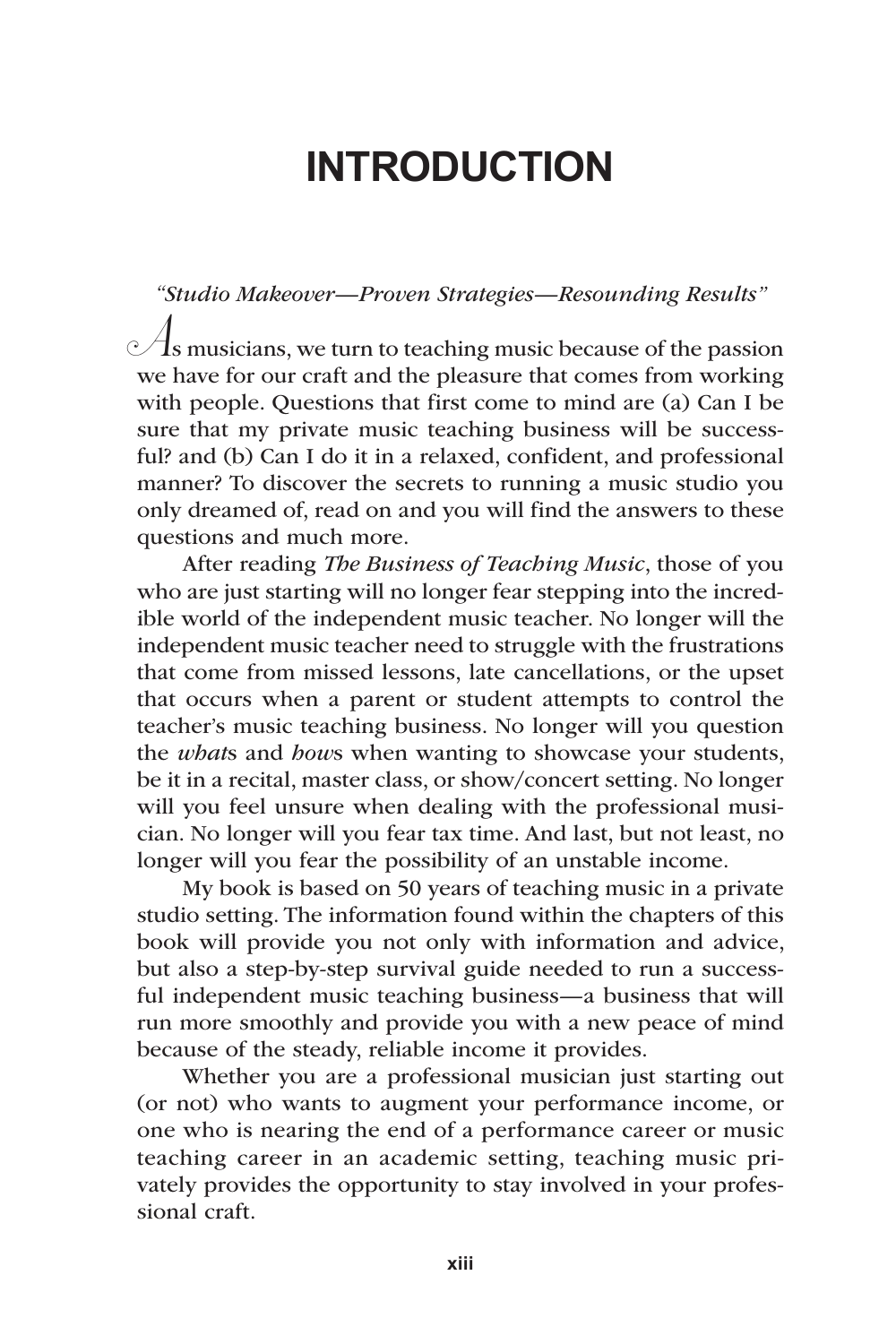Running a successful music studio, however, can be daunting, hard work, can require long hours and can, at times, be discouraging. We know that a well-run studio creates a positive learning environment for students—with obvious advantages for both the teacher and student—but the question is, how does one do that?

If we, as music teachers, are proficient at and passionate about our craft and run our studio business in a professional manner, great things will happen. When our music studio is run professionally and produces quality performers, the teacher's reputation will grow in tandem with the financial rewards to produce an excellent income.

There are many books on the market today that deal with the subject of teaching music privately. While they provide sound advice, they do not include topics paramount to the music teaching business. Many are lengthy and can leave the teacher overwhelmed. *The Business of Teaching Music* covers all essential topics required for successful music teaching business in a concise, clear, and easy-to-read manner.

Some books focus on making money. While making money is important, if making a fortune becomes our focus, we will miss the joy and satisfaction that comes from helping students grow to be successful. In addition, our reputation as passionate and caring teachers will be seriously compromised.

There are books on the market that discuss the independent music teacher and their music studios and include ideas on running the studio and methodology for a given instrument, for example, piano, voice, or guitar. While these books offer good advice, they are more general in content. *The Business of Teaching Music* differs because it focuses specifically on the business side of the private music teaching studio, no matter the instrument.

An important topic not addressed in current music teaching books is the issue of showcasing our students. My book provides the music teacher with detailed advice on how to achieve this goal in an expedient, organized, and money-saving manner. If the guidelines provided are followed, both you and your students will shine.

Hiring professional musicians and accompanists is seldom, if ever, addressed in any of the music studio business books on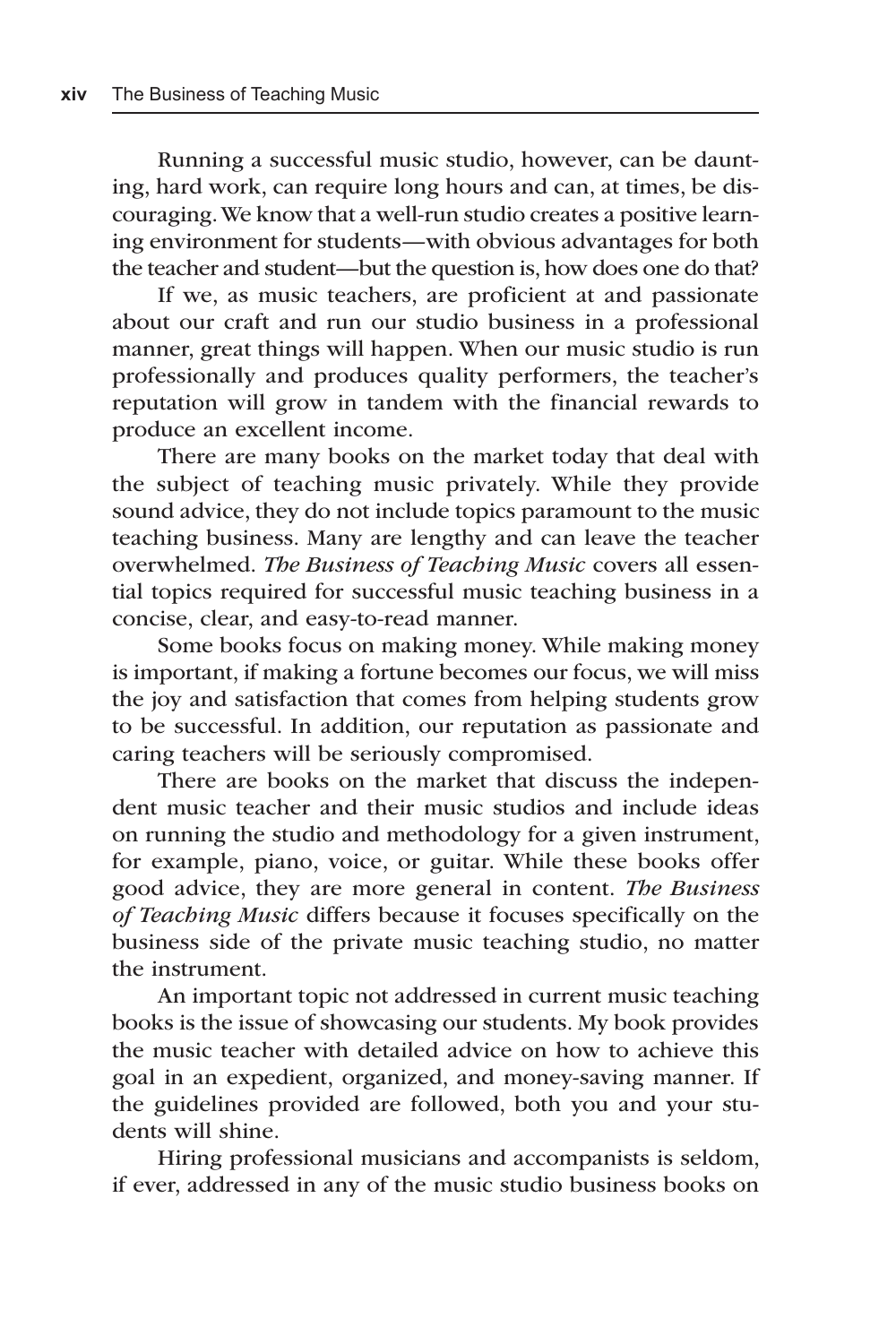the market today. Knowing what to do and how to deal with a professional musician, be it a collaborative artist or pianist for a recital or concert or as a special feature in a concert/show, is key to having a good relationship with the hired musician. If the person you hired is excellent at their job and you treat them well, they will stay with you for a very long time. In addition, your reputation as a great teacher to work with will spread.

*The Business of Teaching Music* provides the independent teacher with tried and proven strategies needed to run their music studio professionally—a music studio that will provide the teacher with not only the peace of mind that comes from having a stable and reliable income but also time and space to focus on all aspects of their craft.

My book was written with music teachers of all instruments in mind. Questions related to all aspects of teaching music privately are answered. Timelines and advice on how and what to do to achieve your goals are provided, along with what to expect and watch out for and how to deal with parents and students in general, and especially those who are difficult. Success is paramount, and this book provides the independent teacher with the necessary tools to achieve success.

Found within the pages of *The Business of Teaching Music*  are secrets that will not only guide the novice teacher on how to set up and run a professional private music studio but will also provide the seasoned teacher with the tools to run their studio more efficiently and in a way that will result in less stress while providing a stable and reliable income and peace of mind.

The following is a sneak peek at seven of the basic secrets found within my book.

*Finding students.* It may seem daunting to build a private teaching business from the ground up, but it need not be so. *The Business of Teaching Music* provides the reader with proven strategies for attracting students, thus making the task an easy one.

*Teaching as a business.* Just like any successful business, teaching music privately requires detailed record keeping and a manageable business plan. First and foremost,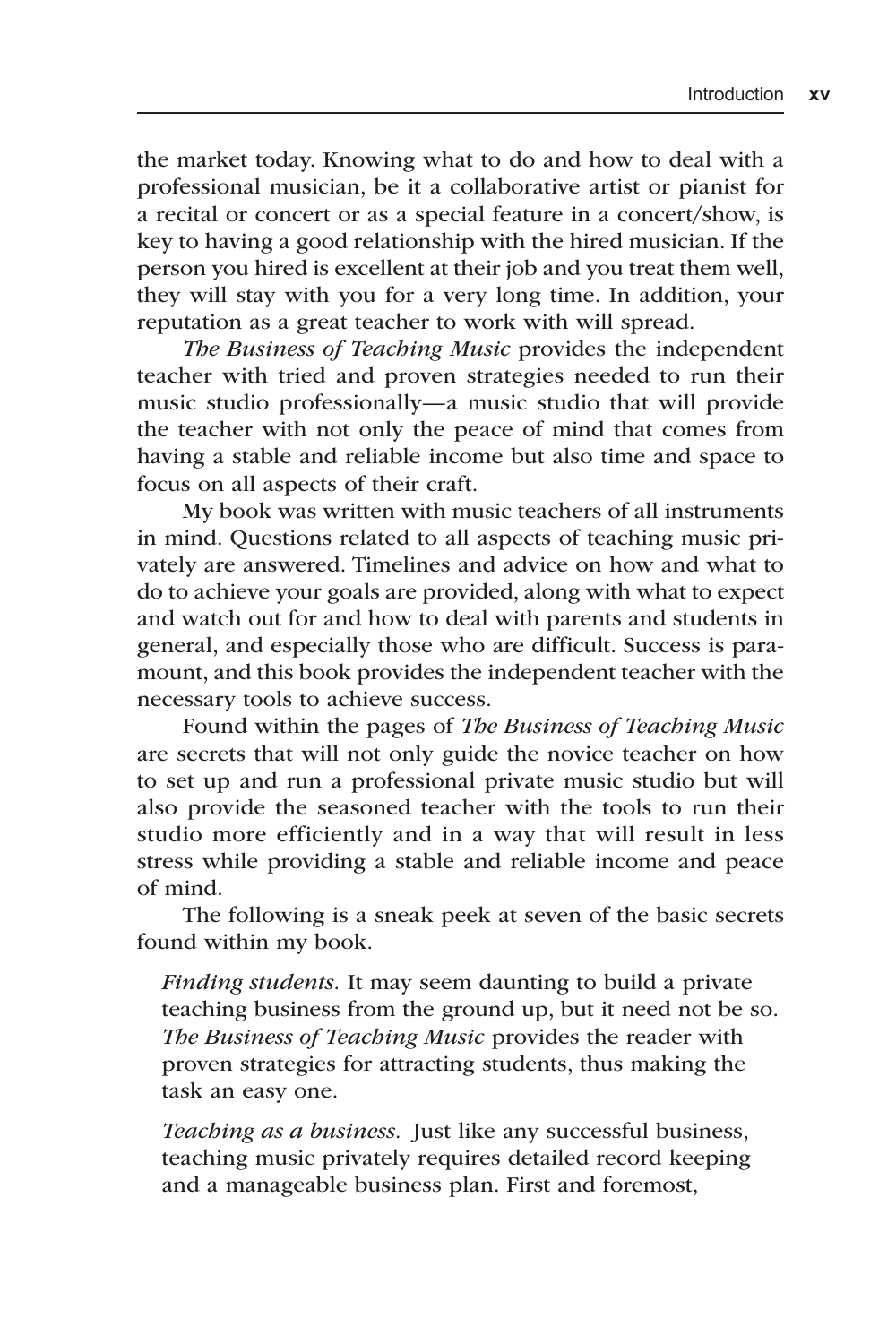however, you must view yourself as a working professional. With the plan found within this book, attention to detail, and the right attitude, the business of teaching music can be exciting and rewarding.

*Staying on track is critical.* As a professional, you need to understand and maintain control of your teaching business. To do this, you will need workable policies to address issues such as the timely payment of fees, loaning out books (and getting them back), and dealing with missed lessons. *The Business of Teaching Music* addresses these issues, and many others, clearly and concisely.

*Achieving financial stability*. Many musicians find it difficult to put the necessary mechanisms in place that allow them to run a studio efficiently and count on earning a living. My principle, with regards to fees, differs dramatically from that of other private music teachers, but is the reason I have been able to create a stable, reliable income for 45 years.

*Solving the typical problems and frustrations.* These everyday challenges can be a significant cause of aggravation and dissatisfaction for the private studio teacher. For example, because the lessons are taught out of a private home, many students and parents view the teacher's business differently than they do a commercial business. My book includes tips for day-to-day operations and solutions to the common problems and frustrations that plague studio teachers.

*Organization of studio performance events.* Studio performances can be time consuming and costly for the private teacher but can have great benefits. This book presents a detailed road map on all aspects of holding a recital, master class, and concert. The reader is guided, step by step, from conception to completion of each event and receives practical cost-saving advice.

*The right tools.* Forms are helpful in keeping records and communicating with parents and students, but they can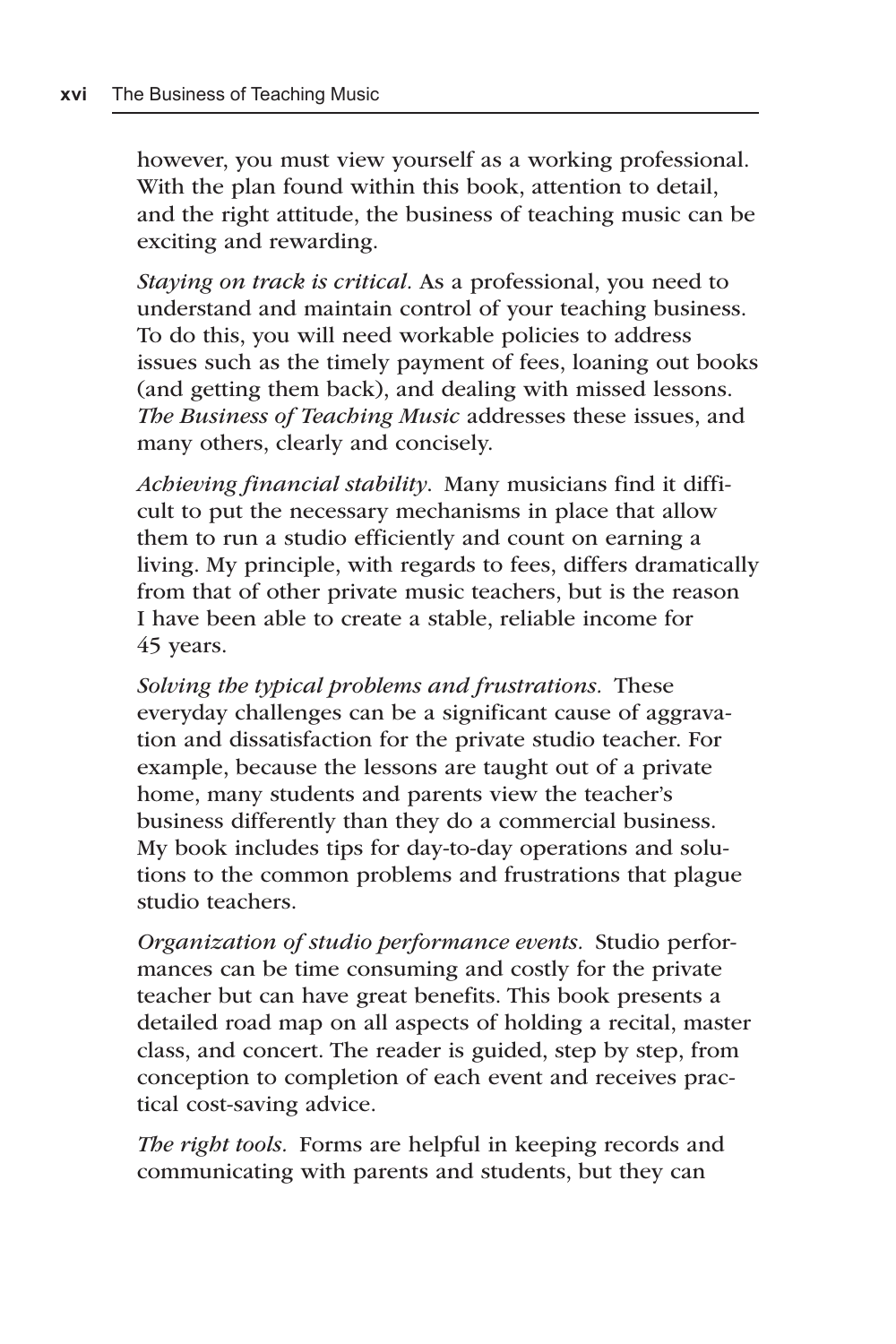be time consuming to design and set up. Examples are provided where applicable.

Unlike schoolteachers who receive additional teacher training at university, musicians graduate from music school with proficiency in their instrument and in-depth knowledge of music. Sadly, very few leave with the knowledge and skills required for teaching in a private studio setting and the understanding of what is required to run a successful private music studio business. *The Business of Teaching Music* was written to help fill that void. It is a survival guide for music teachers of all instruments and especially for the novice music teacher.

It is my hope that, through the implementation of some or all of the strategies included in *The Business of Teaching Music*, your life as a music teacher will become more rewarding, your business will run more smoothly, and you will experience a new peace of mind because you will have a steady, reliable income.

—Sandi Siemens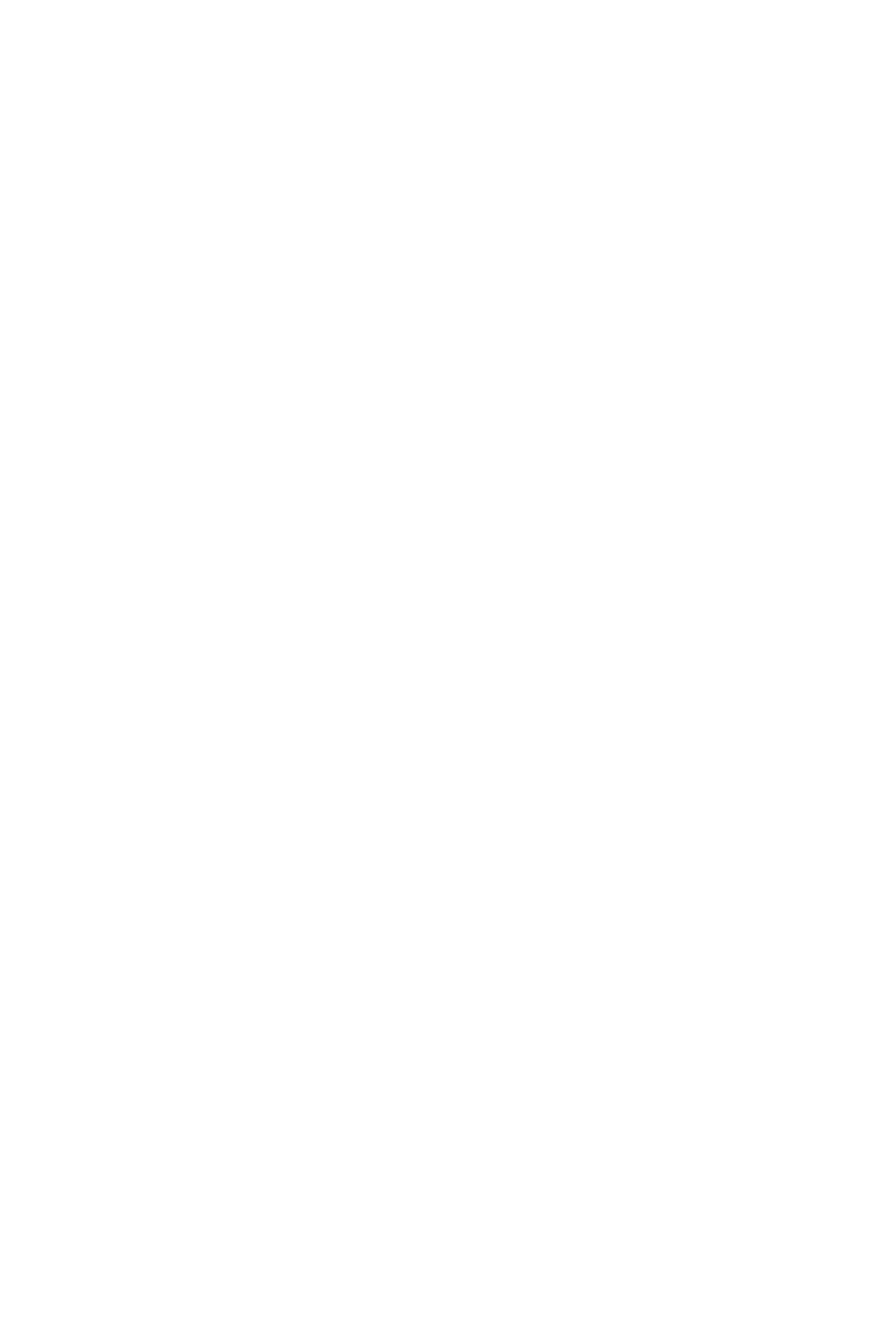## **ACKNOWLEDGMENTS**

 $\mathcal{T}_0$  those who are dearest to my heart, I thank you for your unending patience, support, advice, encouragement, and most importantly, your love.

To Karen Goin—I thank you for your inspiration and encouragement.

My heartfelt thanks to James Bryson, Dr. Jeanette Gallant, and Allan Wong for their insight and expertise.

A special thanks to Sathia Aruliah, Eric Hominick, Julianna Chin Kato, Diane Lines, Gay Northey, Lambroula Maria Pappas, Gail Suderman, Geordie Roberts, Steve Woodyard, and Barry Yamanouchi for your helpful contributions.

To Michael Bublé*,* my love and deep gratitude.

To my students, a special thank you.

And to you, the reader, thank you. May your music teaching be made more enjoyable because of the strategies found within this book.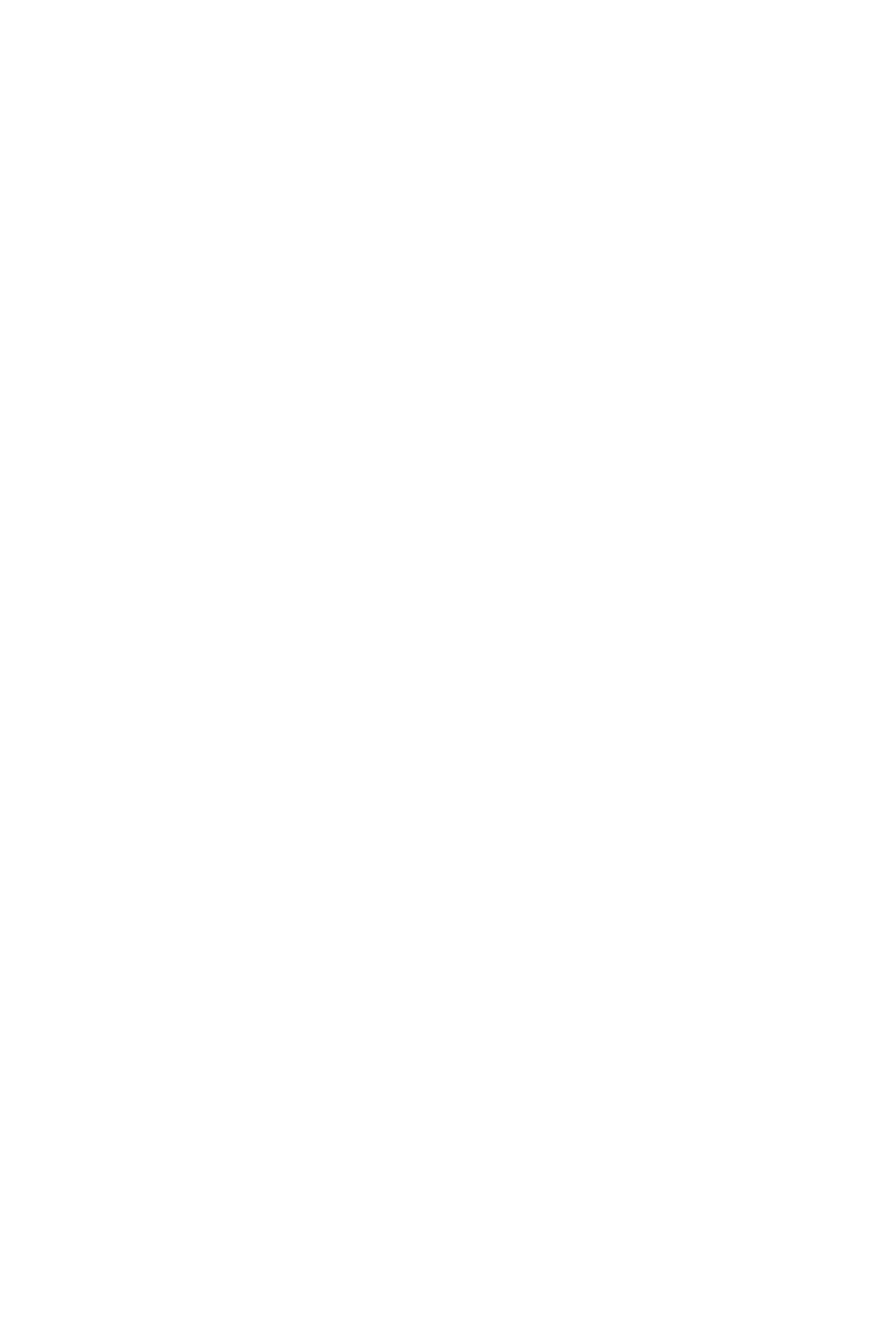## **ABOUT THE AUTHOR**



 *C*anadian mezzo-soprano and author Sandi Siemens has devoted much of her life to sharing her deep passion for music with students, peers and audiences. Based in Port Moody, British Columbia, Sandi has gained a reputation over the past 50 years as an accomplished and enthusiastic vocal coach and teacher (in both private and college settings), clinician, choral consultant and adjudicator. An active member of the National Association of Teachers of Singing and recognized by Cambridge Who's Who, Sandi operates a successful private studio where she has nurtured hundreds of talented voices over the years. Many of her students now enjoy active professional careers in opera, musical theatre, jazz and pop—most notably recording artist and multi Juno and Grammy winner Michael Bublé.

Over the years, Sandi has performed on stages in North America and internationally and has served as an adjudicator for numerous vocal competitions and talent searches such as Filipino Idol, Japanese Talent Search and the Pacific National Exhibition Talent Search. She has held executive positions with the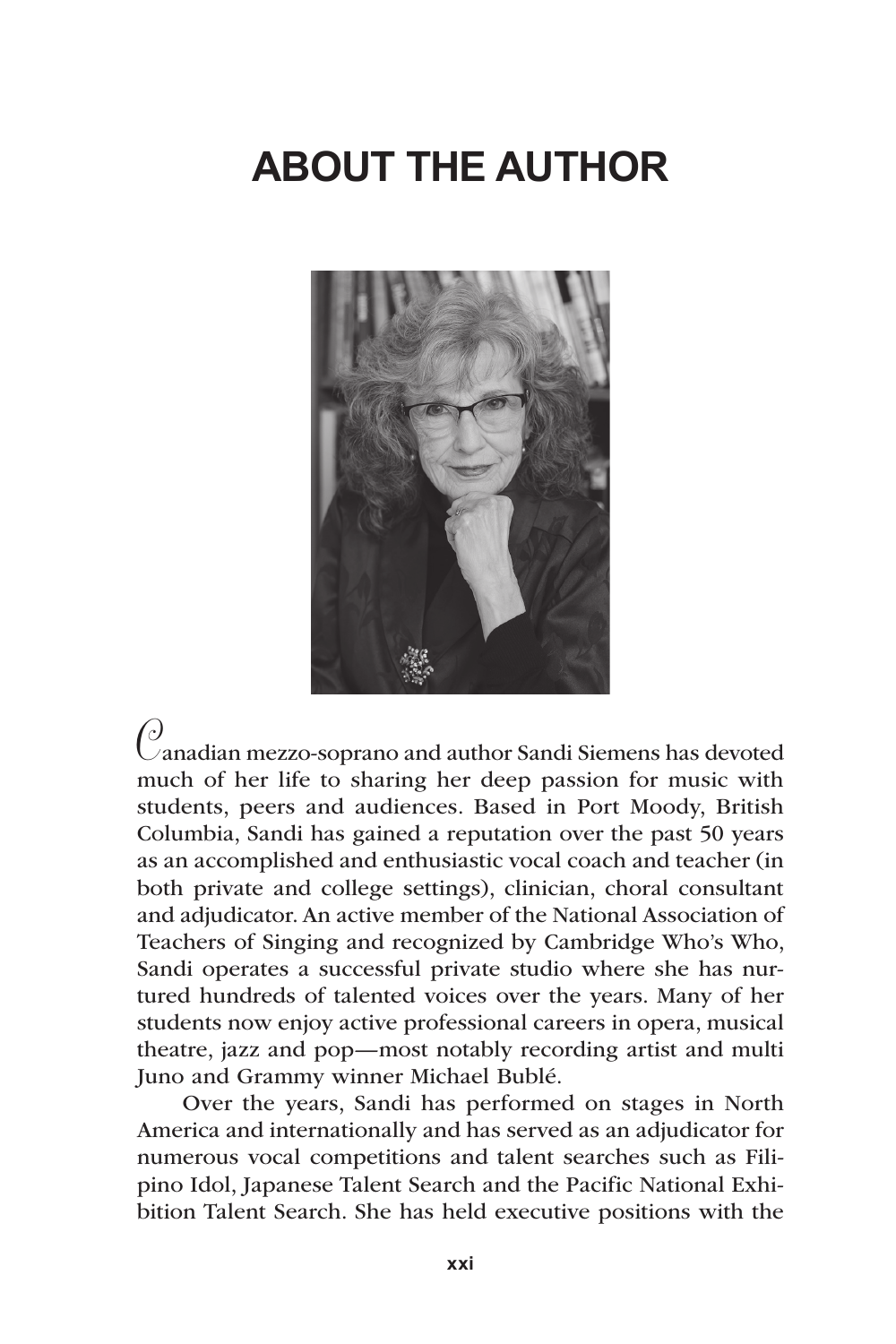Burnaby Lyric Opera Company, Triad Concert Society, Vancouver Cantata Singers, National Association of Teachers of Singing, KPU International Music Festival and was founder and artistic director of the highly successful All Saints Gala and Songs from the Heart fundraisers in British Columbia, Canada.

Her passion for music and desire to teach led Sandi to open her own voice studio and to write *The Business of Teaching Music* and create the Maestro Joli Clef teaching tools. One of her greatest pleasures in life is to help others fulfill their potential and to experience the joy of music.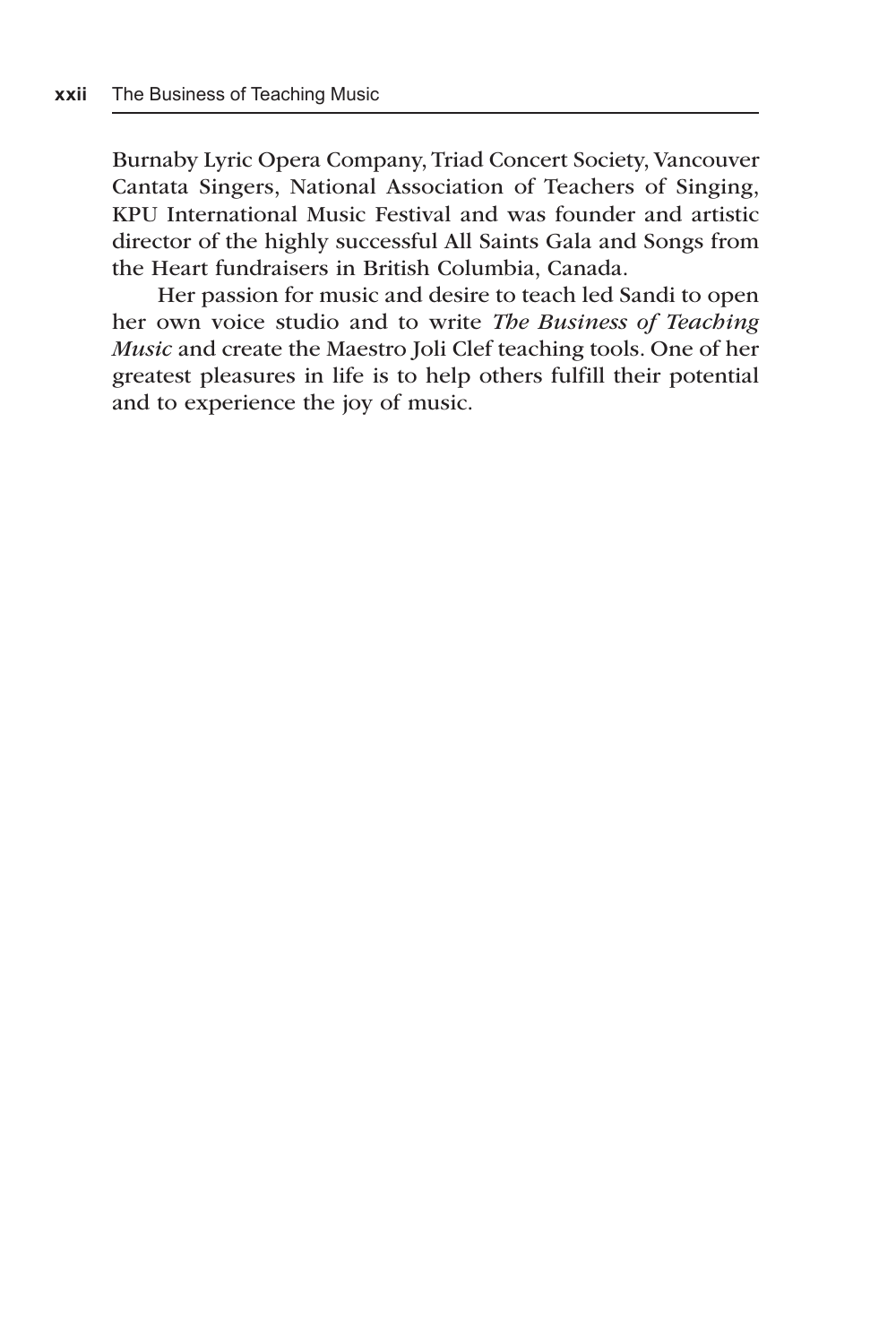## **REVIEWERS**

#### Patricia A. Boehm, PhD

Professor of Music University of Mount Union Alliance, OH

#### Karen Brunssen, BA

Professor of Music, Voice, and Opera Northwestern University Evanston, IL

#### Susan Gundunas

Soprano, Actor, and Voice Teacher, San Francisco UC Berkeley Department of Music Berkeley, CA

#### Christopher Nickel, BMus

Composer Vancouver, British Columbia, Canada

#### Julia Nolan, PhD

Lecturer, School of Music Curriculum Studies Faculty of Education The University of British Columbia Vancouver, British Columbia, Canada

#### Celeste Snowber, PhD

Professor of Arts Education Faculty of Education Simon Fraser University Burnaby, British Columbia, Canada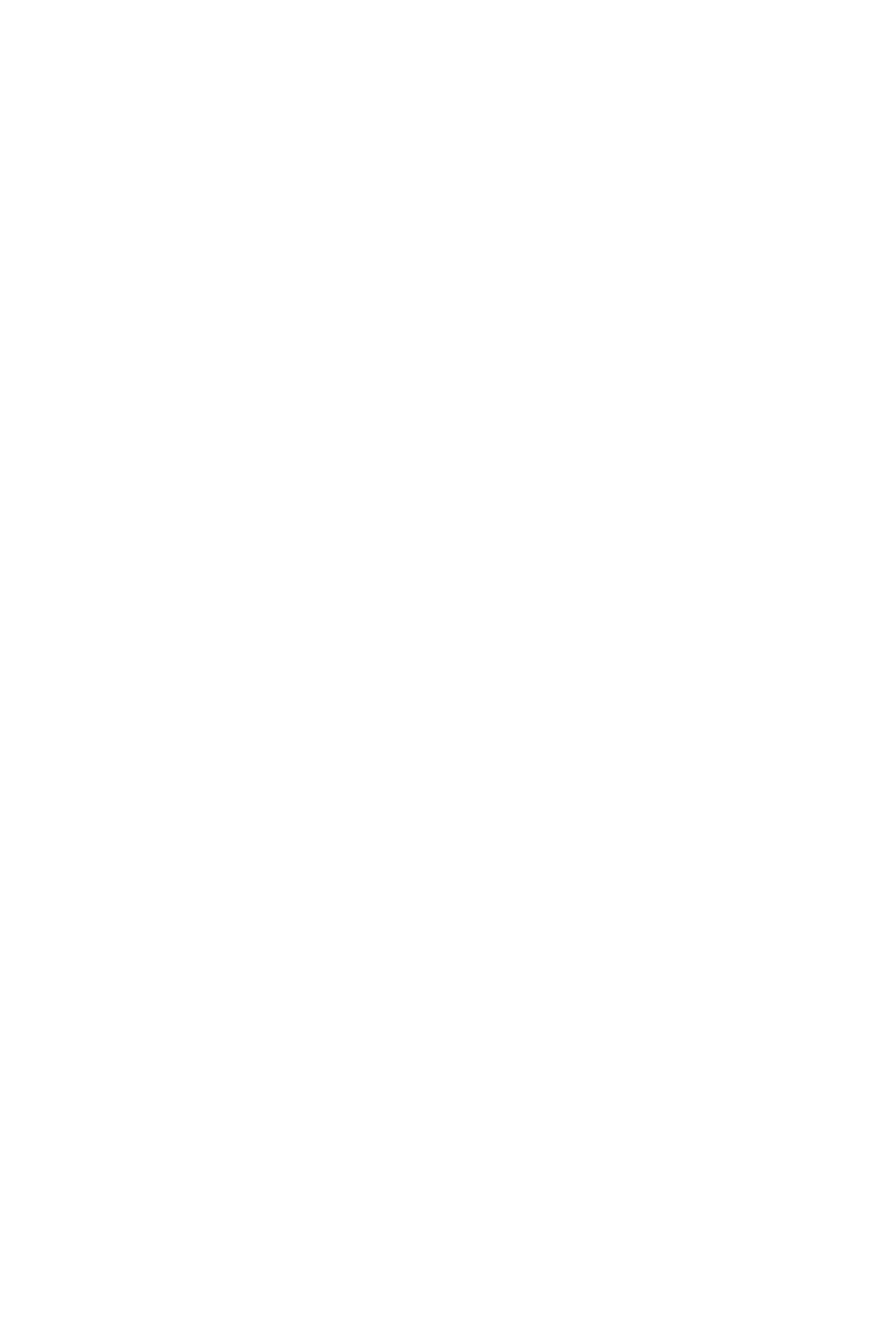*In memory of my dear friend, teacher, and mentor Roberta Manion.*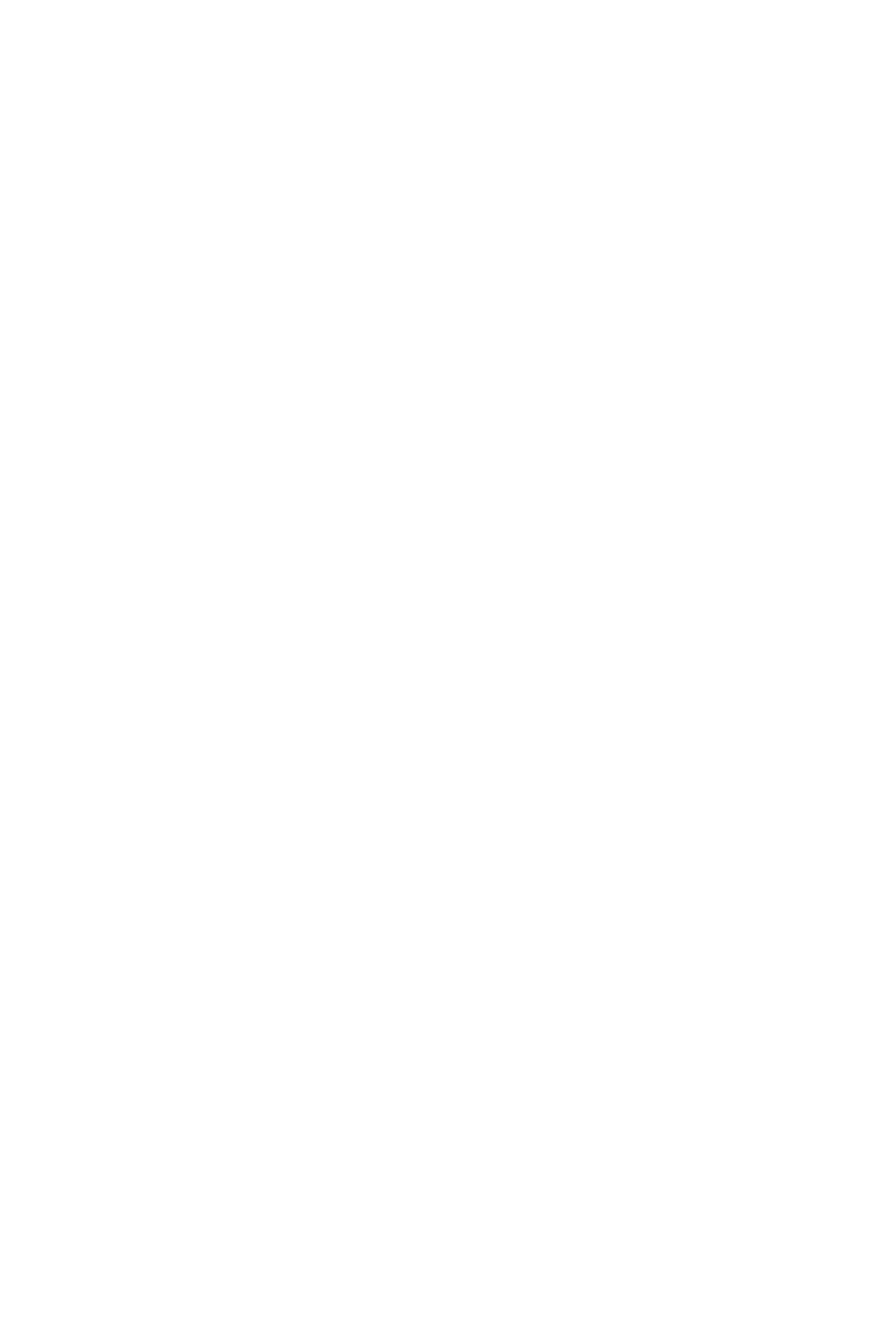# *1* **THE NOVICE MUSIC TEACHER**

 $\mathcal{M}_{\text{any people, upon graduating from university, are amazing}}$ musicians and passionate about their craft. Making a living from performing alone, especially in the beginning, is difficult; musicians often have to turn to teaching music to augment their income. Unfortunately, very few musicians leave university knowing how to get started, what is expected of the private music teacher, or what is required to run a successful private music teaching business. "We weren't taught about the ins and outs of a private studio business, finances, what is needed, or what is involved in the running of a private music studio" is a commonly heard statement from those wishing to teach after graduating from university.

Teaching can be one of the most rewarding professions a person can have in life, but it can also be one of the most frustrating and stressful. It need not be so*. The Business of Teaching Music* is a guide that provides music teachers in general, and the novice teacher in particular, with the information needed not only to augment or establish a stable income but also to experience the incredible joy and peace of mind that comes from a smoothly run and successful music studio.

If you are a first-time music teacher who is proficient in your instrument or voice, are passionate about your craft and teaching, but are unsure of what is entailed in setting up and running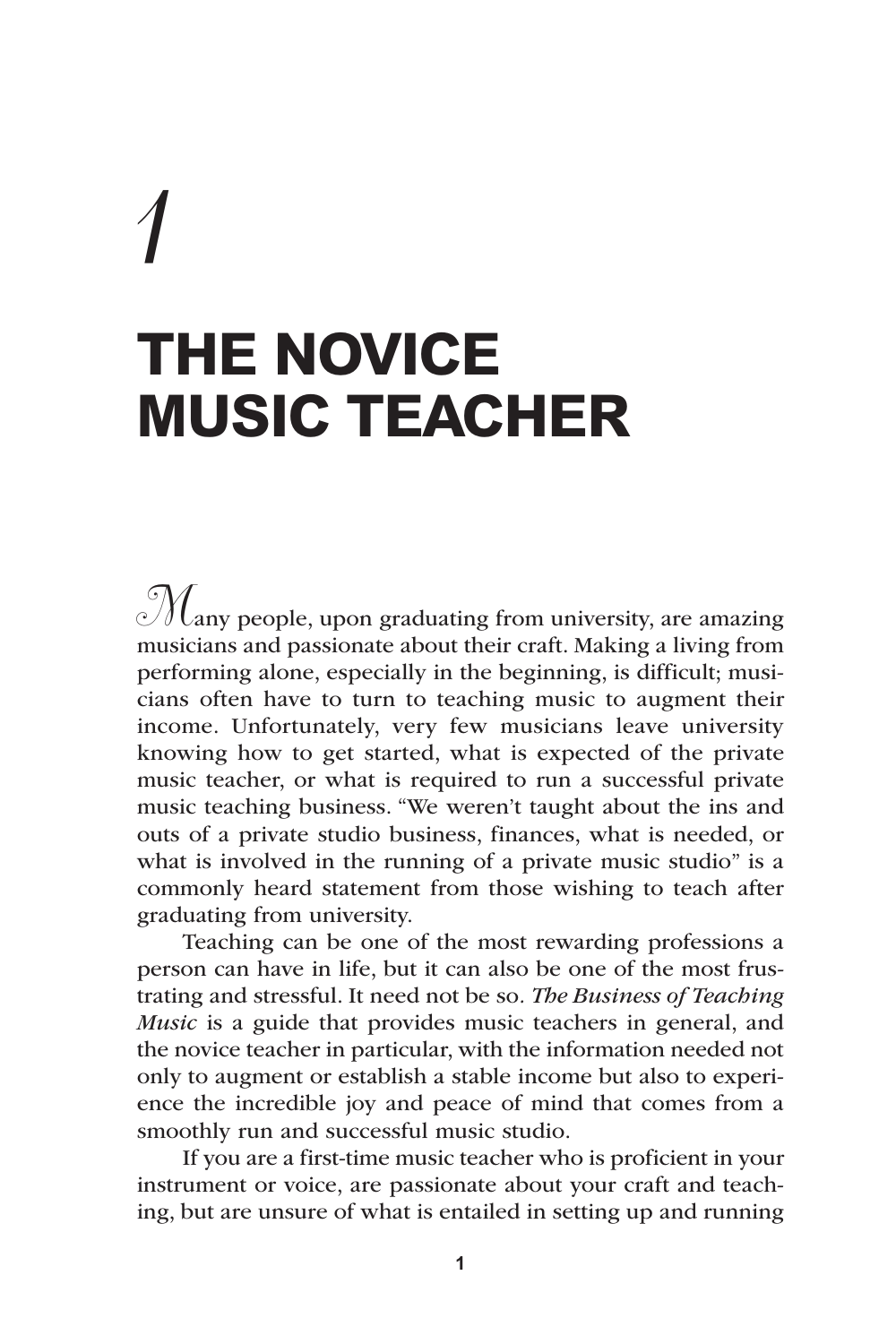a music studio, look no further. Keep reading, and you will learn the hows, whats and whys of what is needed to get you started and on the road to a successful music teaching business.

People young and old study music for different reasons. For some, the goal is to become a professional musician or singer while others long to sing in a choir or play in a band; for many, it is for personal enjoyment. Whatever their reason for learning an instrument or voice, there is a need, and we must be there to help them. All this is to say that your studio will consist of all ages, levels, and desires, and the results of some students may surprise you.

#### Example 1

Many years ago, a 19-year-old woman approached me regarding voice lessons. The horrendous experiences of her teenage years left her feeling quite downtrodden and it showed in her voice. I suggested she seek professional counseling to deal with her painful teenage experiences and that, if she did so, I would be happy to take her on as a voice student. She did and, after 18 months, she auditioned for and was accepted into a university voice major program. She is now a successful voice teacher and loving the fact that she can help change the lives of others through teaching music.

#### Example 2

A young and timid woman longed to do more than backstage work for local musical theater productions. Performing on stage was her goal, but she lacked the confidence to do what was needed. She decided to call me. After some time, she found herself singing in the chorus and shortly thereafter was taking on small roles. Then one day, instead of a lesson, this wonderful singer requested her lesson time be spent discussing her dream of becoming a chartered accountant. She asked if I thought she could be as successful at achieving this goal as she was in her singing. My response was twofold. While I posed questions for consideration, I added that she could achieve anything she put